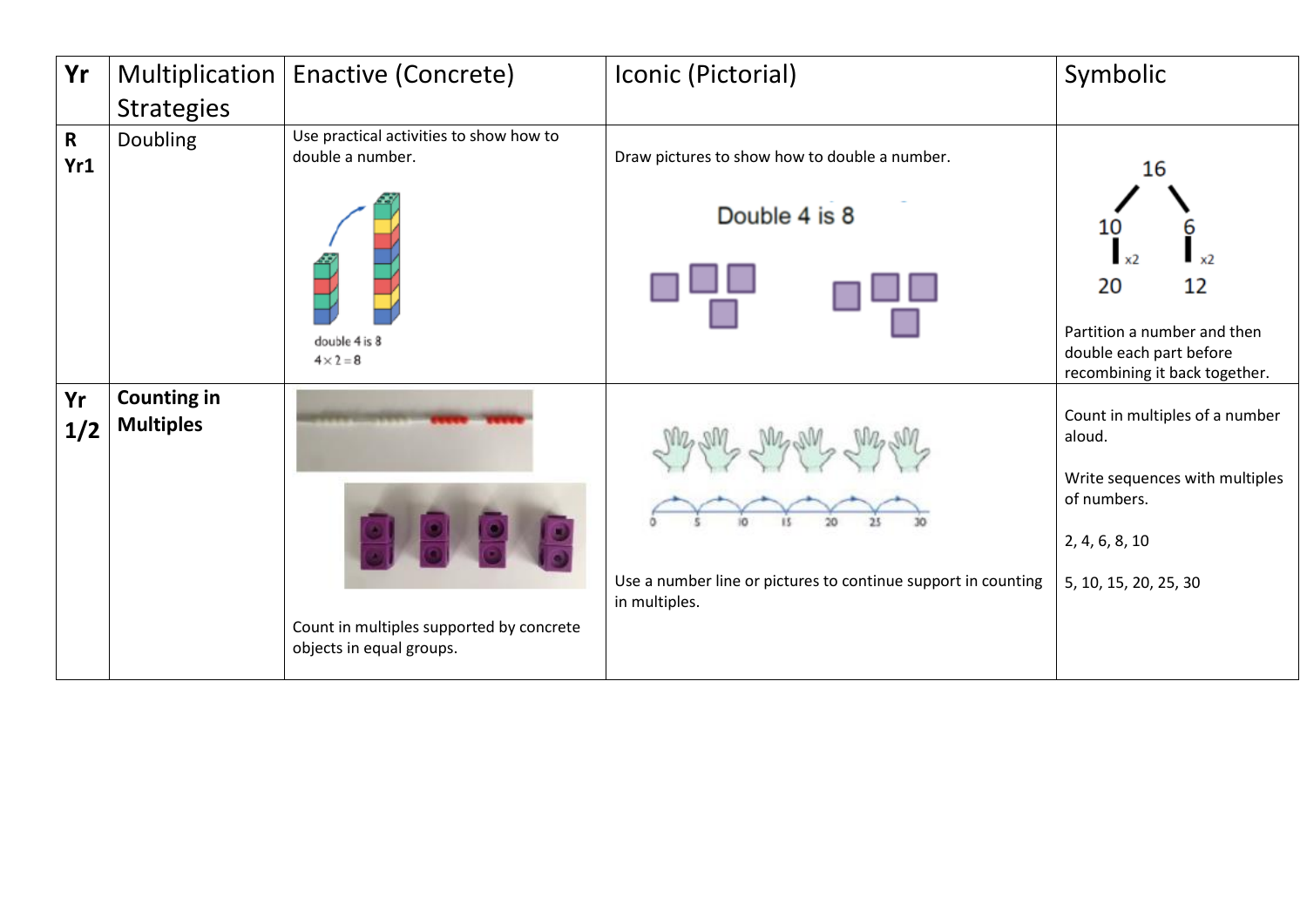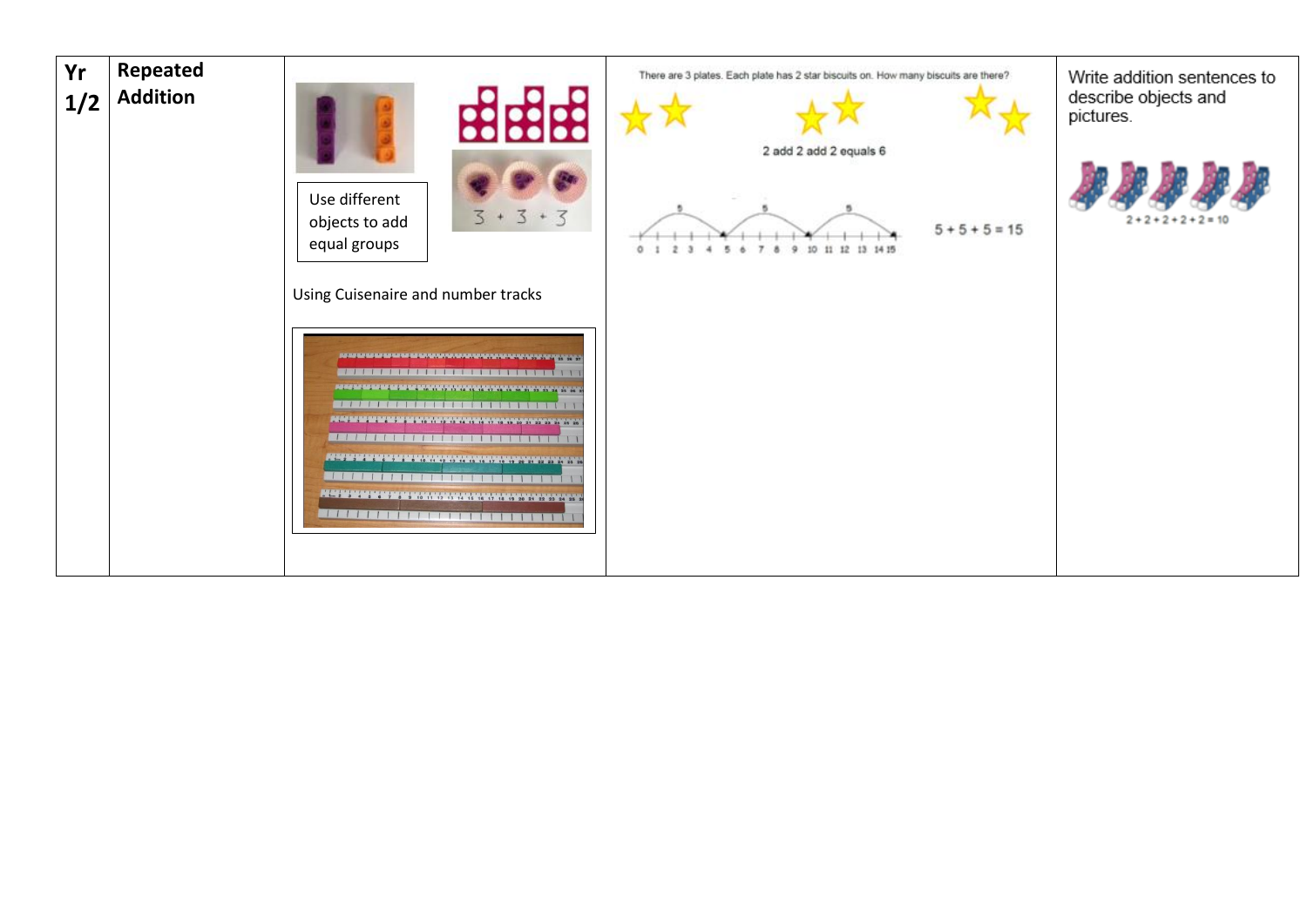| Yr<br>2/3<br>4 | $Arrays -$<br>showing<br>commutative<br>multiplication | Create arrays using counters/ cubes to<br>show multiplication sentences.                                                                                                                                                                         | Draw arrays in different rotations<br>to find commutative<br>$00004 \times 2=8$<br>multiplication sentences.<br><br>$2 \times 4 = 8$<br>$0 2 \times 4 = 8$<br>00<br>00<br>oo<br>$4 \times 2 = 8$<br>Link arrays to area of rectangles.                                      | Use an array to write<br>multiplication sentences and<br>reinforce repeated addition.<br>00000<br>00000<br>00000<br>$5 + 5 + 5 = 15$<br>$3 + 3 + 3 + 3 + 3 = 15$<br>$5 \times 3 = 15$<br>$3 \times 5 = 15$                                                                 |
|----------------|--------------------------------------------------------|--------------------------------------------------------------------------------------------------------------------------------------------------------------------------------------------------------------------------------------------------|-----------------------------------------------------------------------------------------------------------------------------------------------------------------------------------------------------------------------------------------------------------------------------|----------------------------------------------------------------------------------------------------------------------------------------------------------------------------------------------------------------------------------------------------------------------------|
| $\overline{4}$ | <b>Grid Method</b>                                     | Show link with arrays to first introduce the<br>grid method.<br>10<br>4 rows<br>,,,,,,,,,,<br>of 10<br>4 rows<br>of 3<br>Move on to Cuisenaire to move towards a<br>more compact method<br>U<br>4 rows of 13<br>88 B B<br>0 D D<br>1000<br>O D U | Children can represent the work they have done with place<br>value counters in a way that they understand.<br>They can draw the counters, using colours to show different<br>amounts or just use circles in the different columns to show<br>their thinking as shown below. | Start with multiplying by one<br>digit numbers and showing the<br>clear addition alongside the<br>grid.<br>30<br>5<br>×<br>210<br>35<br>7<br>$210 + 35 = 245$<br>Moving forward, multiply by a 2<br>digit number, showing the<br>different rows within the grid<br>method. |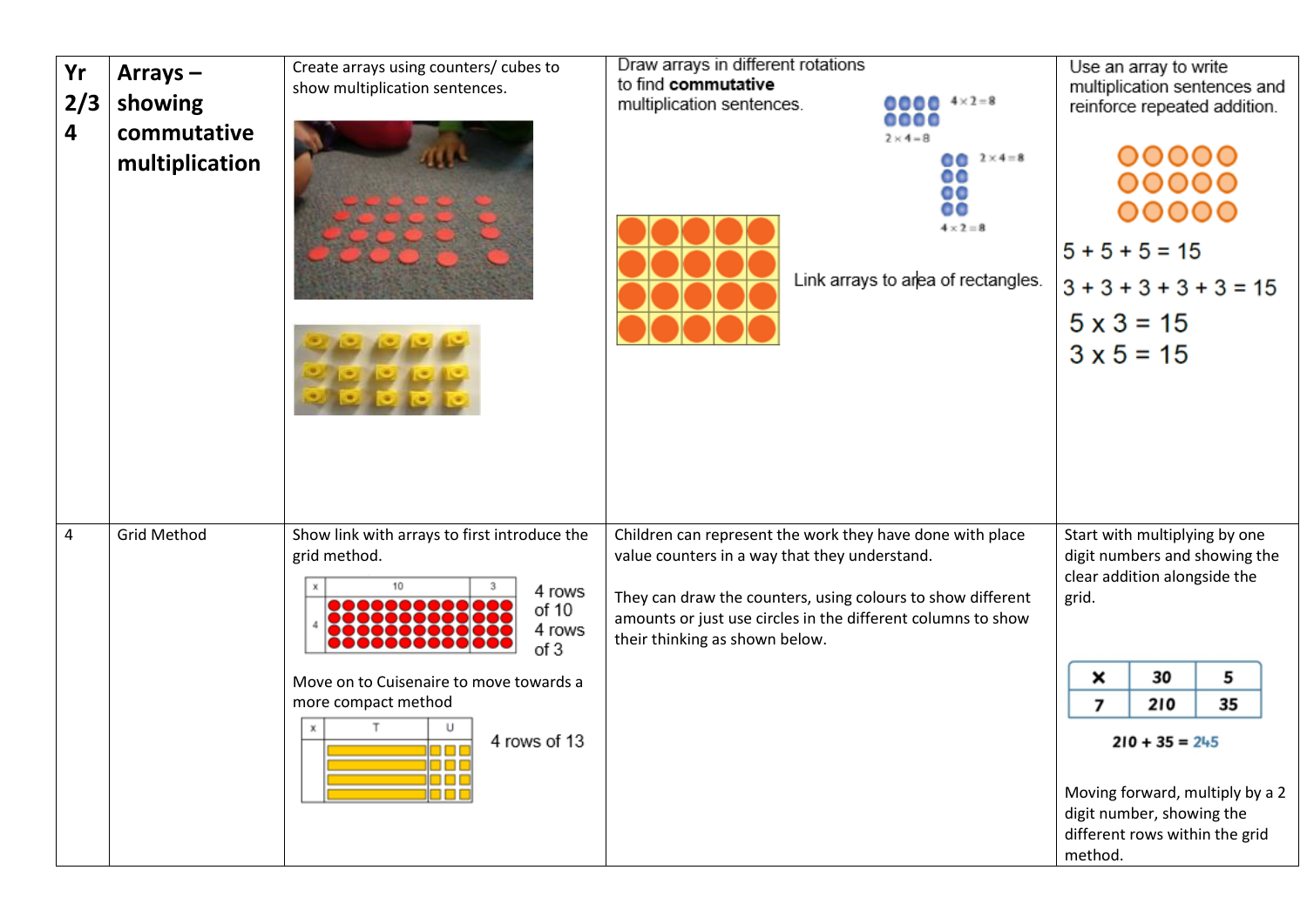|                   |                          | Move on to place value counters to show<br>how we are finding groups of a numbers.<br>We are multiplying by 4 so we need 4 rows.<br>◉<br>Calculations<br>4 x 126<br>Fill each row with 126.<br>⊕<br>Calculations<br>4 x 126<br>Add up each column, starting with the<br>ones making any exchanges needed.<br>⊙<br>Θ<br>ಂಂ<br>Then you have<br>your answer. | $3 = 72$<br>X<br>20<br>4<br>00<br>0000<br>0000<br>00<br>0000<br>00<br>$\overline{2}$<br>Ø.<br>Use the bar model<br>12<br>12<br>12<br>12<br>12<br>12<br>$6 \times 12 = 72$<br>$72 \div 6 = 12$<br>$72 \div 12 = 6$                         | 10<br>3<br>x<br>10<br>8 | 1000<br>8000                                                          | 10<br>100<br>30<br>300<br>10000 3000<br>2400 | 40<br>400<br>320 | 8<br>80<br>24<br>$\overline{2}$<br>20<br>16                                                                                                |  |
|-------------------|--------------------------|------------------------------------------------------------------------------------------------------------------------------------------------------------------------------------------------------------------------------------------------------------------------------------------------------------------------------------------------------------|-------------------------------------------------------------------------------------------------------------------------------------------------------------------------------------------------------------------------------------------|-------------------------|-----------------------------------------------------------------------|----------------------------------------------|------------------|--------------------------------------------------------------------------------------------------------------------------------------------|--|
| Yr<br>4<br>5<br>6 | Column<br>multiplication | Children can continue to be supported by<br>place value counters at the stage of<br>multiplication.                                                                                                                                                                                                                                                        | Bar modelling and number lines can support learners when<br>solving problems with multiplication alongside the formal<br>written methods.<br>51 91 91 91 91 91 92 11 70<br>$8 - 60 = 8$<br>$76 = 18$<br>$8 - 60 + 480$<br>$480 - 87(472)$ | columns.                | up their numbers clearly in<br>their answer.<br>T O<br>3 <sub>2</sub> |                                              |                  | Start with long multiplication,<br>reminding children about lining<br>If it helps, children can write out<br>what they are solving next to |  |